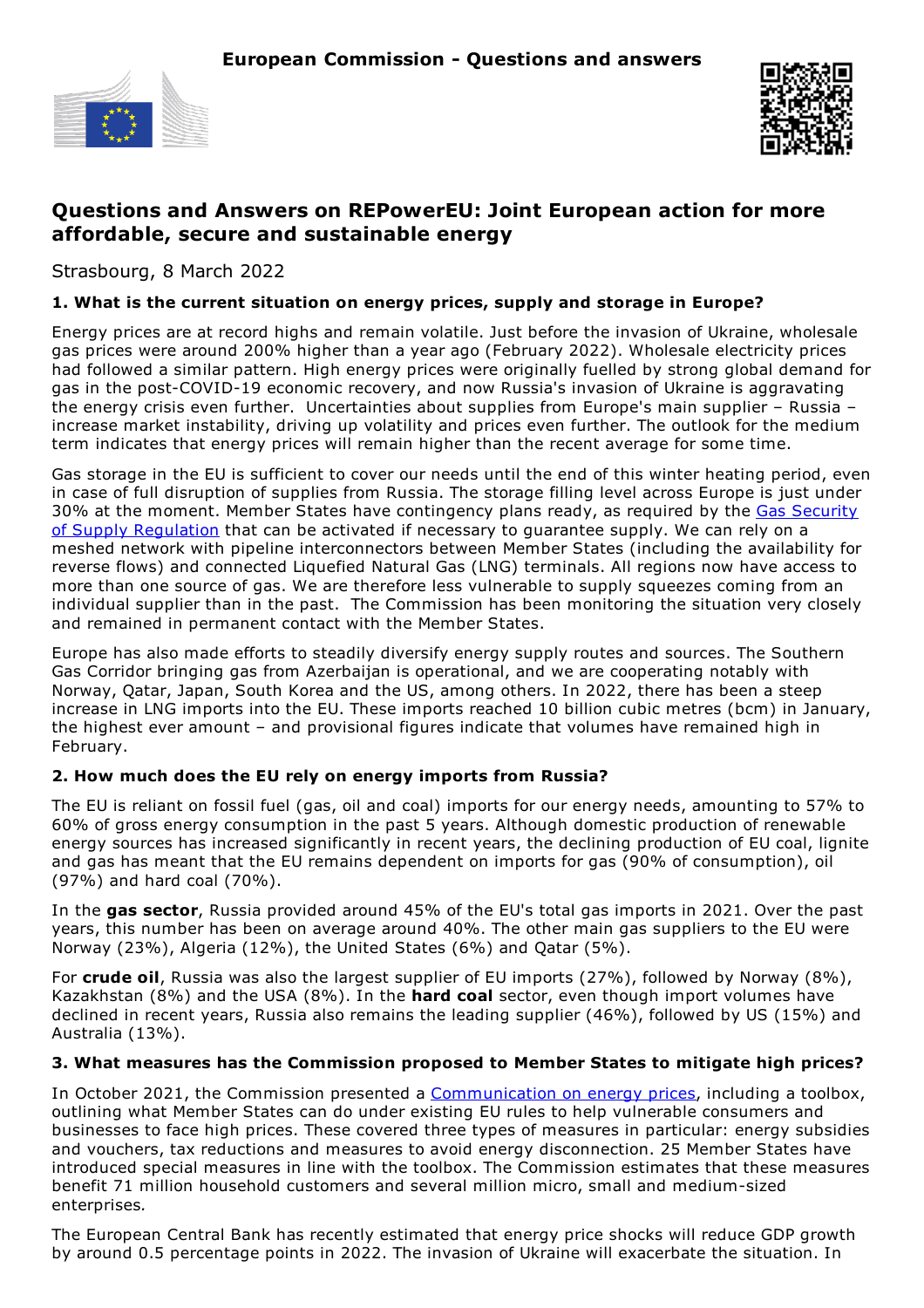today's [Communication](https://energy.ec.europa.eu/repowereu-joint-european-action-more-affordable-secure-and-sustainable-energy_en), the Commission proposes a range of further measures that could be taken at national or EU level to mitigate high prices.

The Commission confirms that, in the current exceptional circumstances, Member States can **set regulated prices for vulnerable consumers, households and micro-enterprises** in order to help protect consumers and our economy. The Commission also confirms that Member States can consider **temporary tax measures on windfall profits** and exceptionally decide to capture a part of these returns for redistribution to consumers. Such measures need to fulfil certain criteria to ensure that they are proportionate, limited in time and that they avoid undue market distortions. The Commission provides guidance in the Communication in this regard, as well as recalling the possibility to **use increased emissions trading revenues** to ease pressure on household consumers.

**EU State aid rules** can also offer Member States options to provide short-term support to companies affected by high energy prices, and help reduce their exposure to energy price volatility in the medium to long term. Following a consultation on targeted amendments to the Emissions Trading System State aid Guidelines, the Commission will also be consulting with Member States on the needs for and scope of **a new State aid Temporary Crisis Framework** to grant aid to companies affected by the crisis, in particular those facing high energy costs.

#### **4. What measures does the Commission propose to prepare for next winter?**

The Commission has carried out an urgent risk preparedness analysis on security of gas supply and shared it with the Member States. The Commission has been modelling the EU preparedness for different gas disruption scenarios. The results indicate the EU's resilience to wide-scale disruptions, and the fact that gas supplies are sufficient even in case of full disruption of supplies from Russia for this winter heating season. Our analysis also shows that it is crucial to **ensure the refilling of storage ahead of the next winter heating season**.

Gas storage usually supplies 25-30% of EU gas consumed in winter. In this Communication, the Commission outlines proposals to achieve higher filling of gas storage levels to be well-prepared for next winter. By April, the Commission will make a **legislative proposal on minimum gas storage**, establishing a 90% filling target by 1 October each year, designating gas storage as critical infrastructure and tackling the storage infrastructure ownership risks. The Commission will also propose to give full tariff rebates at storage points. As long as EU legislation is not in place, the Commission urges Member States to take measures to refill storage ahead of the next heating season and conclude **solidarity arrangements** as foreseen by the existing Gas Security Supply Regulation.

Considering that not all Member States have storage capacities available on their territory, the Commission proposal will set out a mechanism to ensure a **fair allocation of security of supply costs.** The Commission will also support coordinated gas refilling operations, for example through joint procurement, collecting orders and matching supplies.

On 15 December 2021, the Commission tabled [legislative](https://ec.europa.eu/commission/presscorner/detail/en/IP_21_6682) proposals to reinforce the **security of gas supply** framework with targeted measures to better coordinate storage and enable joint procurement of strategic stocks, as well as strengthening solidarity between Member States. This includes a proposed revision of the EU Security of Supply Regulation which would enable a voluntary joint purchase of strategic reserve stocks. The Commission encourages the EU co-legislators to accelerate the agreement on these proposals.

## **5. How is the Commission proposing to eliminate the EU's dependency on Russian gas?**

With the objective of phasing out our dependence on fossil fuels from Russia well before 2030, the EU has proposed REPowerEU, a plan, to increase the resilience of its energy system (see question 6) and diversify its gas supply sources via higher LNG and pipeline imports from non-Russian suppliers, and boosting the use of biomethane and renewable hydrogen. Already before the end of the year RePowerEU could result in the EU's gas demand going down by volumes equivalent to two thirds of Russian gas imports from last year.

Over the last ten years, the landscape of the European gas market has significantly changed. The market design together with the increased gas interconnection capacity (including reverse flow capabilities) has resulted in major infrastructure [improvements](https://energy.ec.europa.eu/topics/infrastructure/projects-common-interest/key-cross-border-infrastructure-projects_en) including through Projects of Common Interest.

Thanks to this, in recent months, the Commission could engage with a range of partners around the world to diversify supplies of gas through pipelines or through LNG. The US, Norway, Qatar, Azerbaijan, Algeria, Egypt, Korea, Japan, Nigeria, Turkey, Israel are among those countries. This has resulted in record volumes of LNG imports in January and February. The EU has the potential to import a further 50 bcm of LNG on a yearly basis. Today's Communication underlines the importance